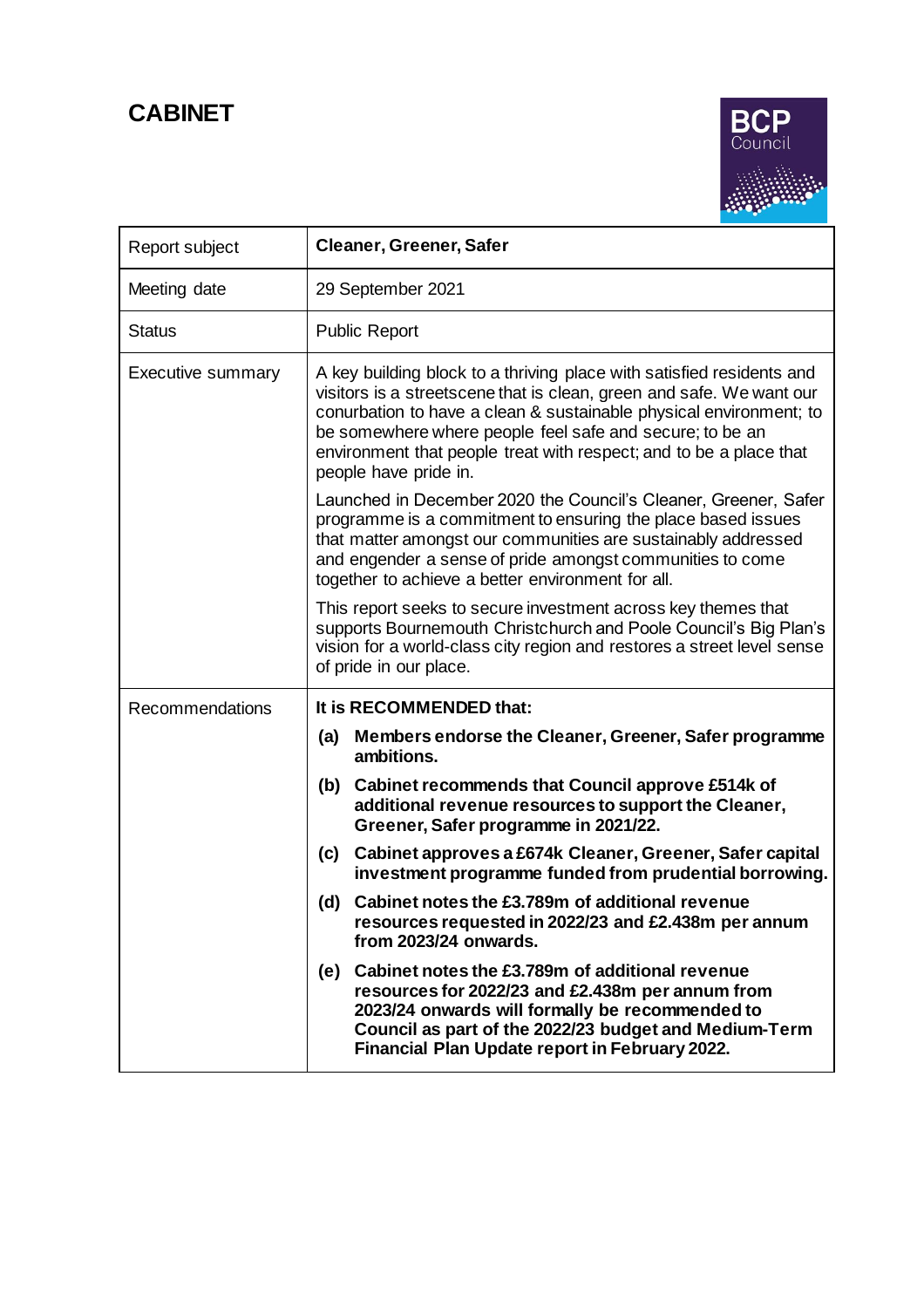| Reason for<br>recommendations | The recommendations seek to secure investment across key<br>themes to support Bournemouth Christchurch and Poole Council's<br>Big Plan vision for a world-class city region. This ambitious<br>programme will restore a street level visible sense of pride and<br>safety in our place and achieve improved delivery within those<br>highly visible services which are of significant importance for our<br>residents. |
|-------------------------------|------------------------------------------------------------------------------------------------------------------------------------------------------------------------------------------------------------------------------------------------------------------------------------------------------------------------------------------------------------------------------------------------------------------------|
|                               | The programme also includes an investment commitment aligned<br>to the Council's Climate and Ecological Emergency declaration to<br>protect and enhance our precious greenspaces for our communities<br>and wildlife, increase urban greening and promote and increase<br>health and wellbeing via improved access to greenspace and<br>sustainable travel routes.                                                     |
| Portfolio Holder(s):          | Councillor Drew Mellor - Council Leader                                                                                                                                                                                                                                                                                                                                                                                |
|                               | Councillor Mark Anderson - Portfolio Holder Environment, Waste &<br>Cleansing                                                                                                                                                                                                                                                                                                                                          |
|                               | Councillor May Haines - Portfolio Holder Communities                                                                                                                                                                                                                                                                                                                                                                   |
| <b>Corporate Director</b>     | Kate Ryan - Chief Operating Officer                                                                                                                                                                                                                                                                                                                                                                                    |
| <b>Report Authors</b>         | Kate Ryan – Chief Operating Officer                                                                                                                                                                                                                                                                                                                                                                                    |
|                               | Kate Langdown - Service Director - Environment                                                                                                                                                                                                                                                                                                                                                                         |
|                               | Kelly Ansell - Service Director - Communities                                                                                                                                                                                                                                                                                                                                                                          |
|                               | Tina Worthing - Finance Manager                                                                                                                                                                                                                                                                                                                                                                                        |
|                               | Shirley Haider - Finance Manager                                                                                                                                                                                                                                                                                                                                                                                       |
| Wards                         | Council-wide                                                                                                                                                                                                                                                                                                                                                                                                           |
| Classification                | <b>Recommendation &amp; Decision</b>                                                                                                                                                                                                                                                                                                                                                                                   |

# **Background**

- 1. BCP Council launched its Cleaner, Greener, Safer (CGS) priority commitment in December 2020. Since then, numerous activities have been undertaken to invest and improve our local environment and challenge behaviour including:
	- a. levelling up of investment in street cleansing across the conurbation
	- b. summer response provision to manage the exceptional demands of the 2021 season
	- c. increased litter bin provision
	- d. tree planting
	- e. ongoing trialling of changes in approach to grass cutting to increase biodiversity
	- f. supporting The Parks Foundation in securing grant funding for Nature Recovery Networks
	- g. increased budget to support the council's Climate Action Plan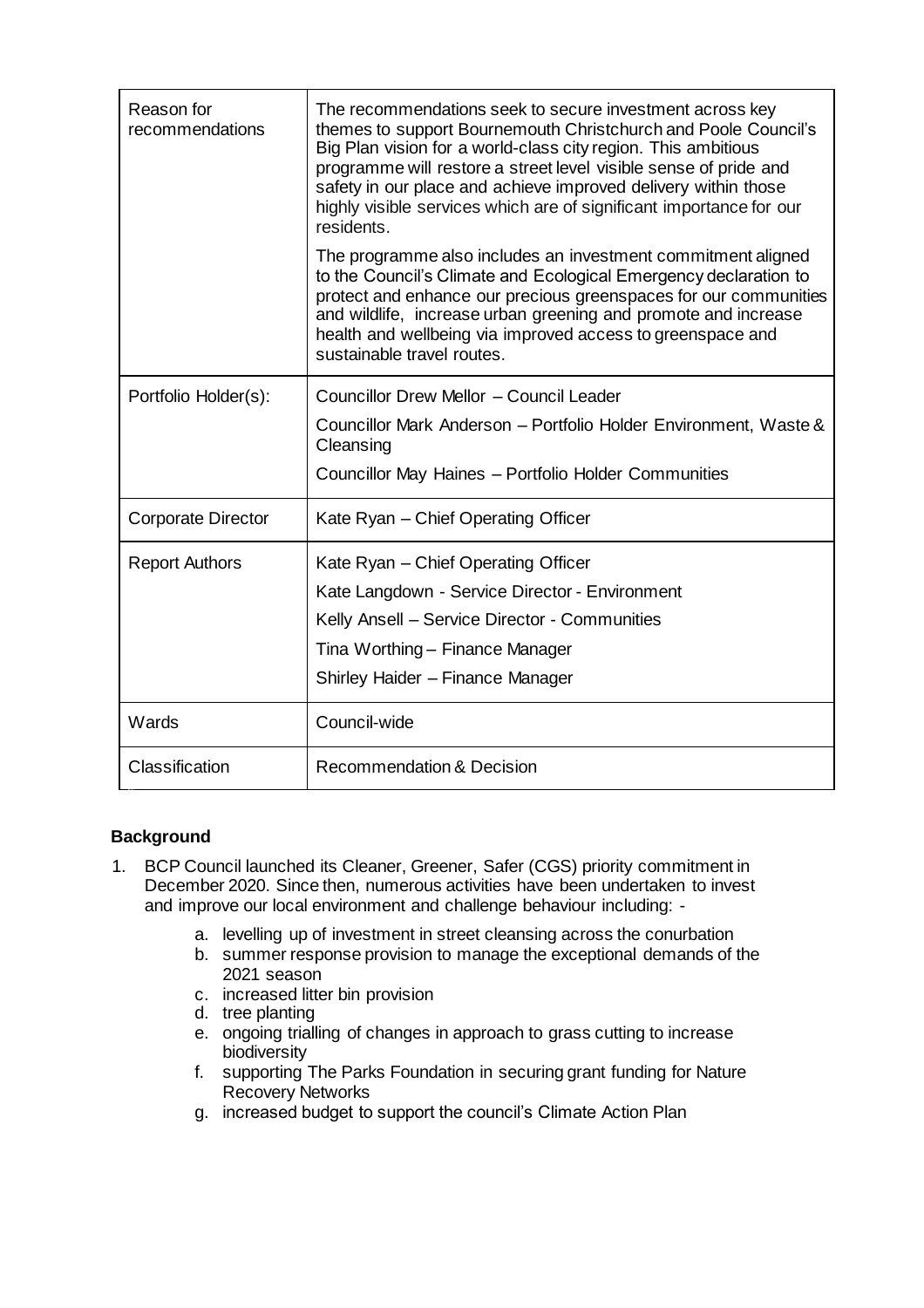- h. partnering with Hubbub & McDonalds to use AI to map litter surveys and public behaviour
- i. funding for additional CCTV to help tackle anti-social behaviour
- j. additional investment in Community Safety Accreditation Scheme (CSAS) **Officers**
- k. fly tipping enforcement pilot
- l. launched a CGS partnership panel with Christchurch Town Centre & BID representatives from Bournemouth & Poole
- m. continued investment in transport infrastructure/assets and maintenance of to enhance place, improve accessibility and encourage more active travel
- 2. This expanded Cleaner Greener Safer programme seeks to build on the foundations of this activity and will see significant investment in our place across three themes;

| <b>Theme One - Town Centres Refresh</b> | Enhancing street, car parks and<br>$\bullet$                                                                                                                        |
|-----------------------------------------|---------------------------------------------------------------------------------------------------------------------------------------------------------------------|
| <b>Pilots</b>                           | open space cleanliness including<br>weed growth                                                                                                                     |
|                                         | Addressing street furniture that is<br>broken, or needs repainting or<br>removing to improve flow moving<br>towards a coordinated public realm                      |
|                                         | visual to reinforce place making<br>Working with businesses to tackle<br>highway obstructions such as A-<br>boards                                                  |
|                                         | Enhancing the condition and quality<br>$\bullet$<br>of greenspace such as planters,,<br>pedestals, shrubbery                                                        |
|                                         | Removal of graffiti on public land<br>$\bullet$                                                                                                                     |
|                                         | Removal of fly-tipping on public land<br>$\bullet$<br>Addressing areas that need deep<br>$\bullet$<br>cleaning                                                      |
|                                         | Enhancing the response to street<br>$\bullet$<br>based anti-social behaviour                                                                                        |
|                                         | Promoting community safety and<br>$\bullet$<br>public safety                                                                                                        |
|                                         | Improvements that support feeling<br>safe, such as fixing broken street<br>lights and improving visibility /<br>reducing vegetation overhang in<br>pedestrian areas |
| <b>Theme Two Conurbation Wide</b>       | Adopted highway and open<br>$\bullet$                                                                                                                               |
| <b>Investment</b>                       | space cleansing services review                                                                                                                                     |
|                                         | Public highway weed treatment<br>$\bullet$                                                                                                                          |
|                                         | Public realm asset management<br>$\bullet$<br>capture                                                                                                               |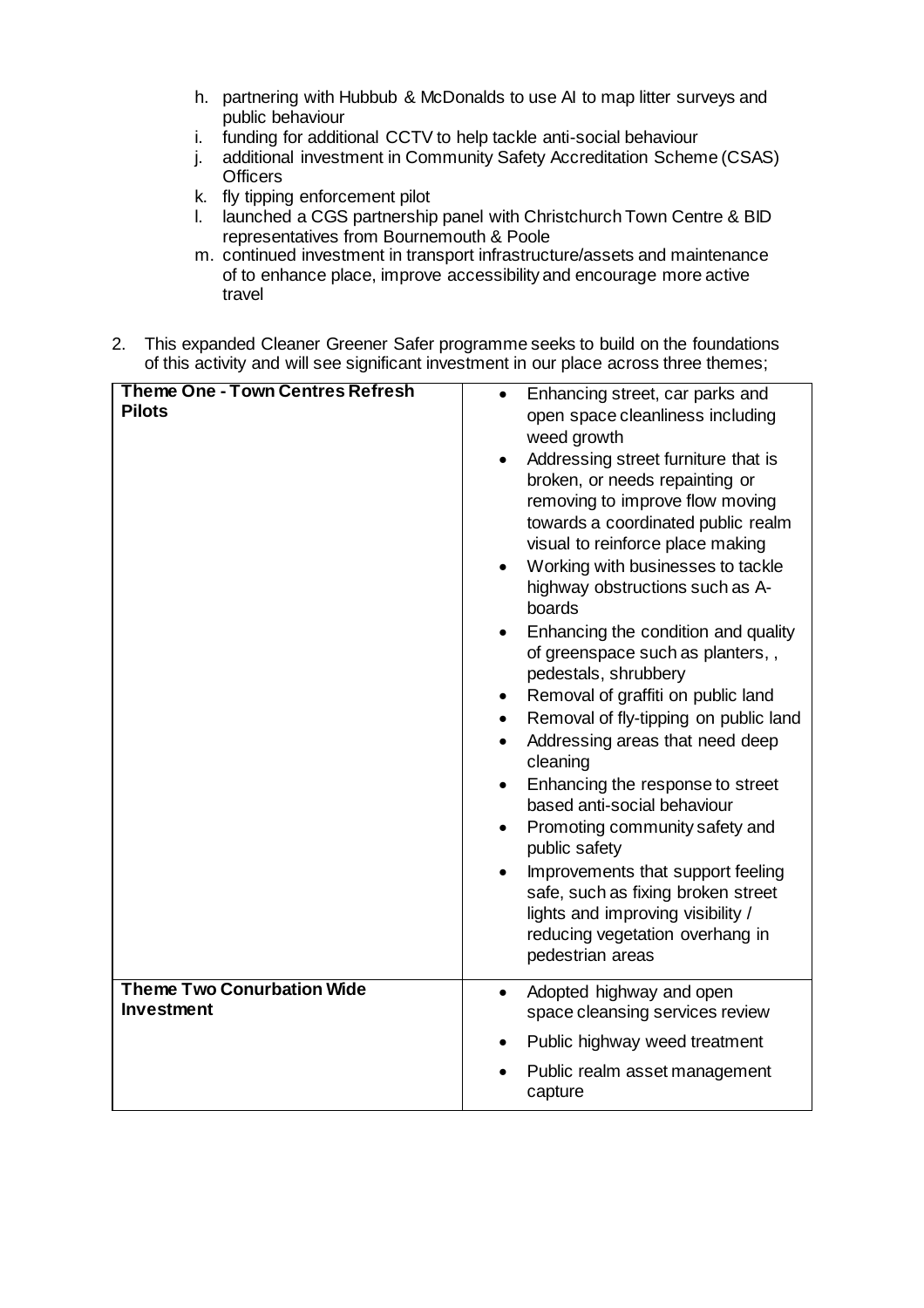|                                                                                                                | Public toilet provision review<br>$\bullet$                                                                                                                                                                                                                                                                                                                                                                                                                                     |
|----------------------------------------------------------------------------------------------------------------|---------------------------------------------------------------------------------------------------------------------------------------------------------------------------------------------------------------------------------------------------------------------------------------------------------------------------------------------------------------------------------------------------------------------------------------------------------------------------------|
|                                                                                                                | Cleansing of resilience network<br>highway signage                                                                                                                                                                                                                                                                                                                                                                                                                              |
|                                                                                                                | Water quality engagement<br>$\bullet$                                                                                                                                                                                                                                                                                                                                                                                                                                           |
|                                                                                                                | Strategic greenspace employee<br>resource investment                                                                                                                                                                                                                                                                                                                                                                                                                            |
|                                                                                                                | Grass cutting equipment and<br>$\bullet$<br>seasonal resource investment                                                                                                                                                                                                                                                                                                                                                                                                        |
|                                                                                                                | Urban greening and<br>$\bullet$<br>development of a BCP Council<br><b>Tree Strategy</b>                                                                                                                                                                                                                                                                                                                                                                                         |
| <b>Theme Three - Community and Business</b><br><b>Clean Green Safe Partnerships and</b><br><b>Volunteering</b> | Strengths based approach to<br>$\bullet$<br>community engagement and<br>ownership of public places                                                                                                                                                                                                                                                                                                                                                                              |
|                                                                                                                | Encouraging clean which leads<br>to clean                                                                                                                                                                                                                                                                                                                                                                                                                                       |
|                                                                                                                | Building a sense of place within<br>the community                                                                                                                                                                                                                                                                                                                                                                                                                               |
|                                                                                                                | reducing and designing out<br>$\bullet$<br>opportunities for vandalism and<br>anti-social behaviour<br>enhancing community safety<br>$\bullet$<br>commitment from all<br>stakeholders to contribute<br>working collaboratively with<br>internal and external<br>stakeholders<br>integrating our programmes<br>wherever possible<br>leading by example<br>$\bullet$<br>creating a sense of self<br>ownership<br>fostering community pride<br>sharing responsibility<br>$\bullet$ |

3. The following sections outline the programme in detail.

# **Connection to BCP Council Vision and Corporate Priorities**

- *4.* The Cleaner, Greener, Safer programme commitment provides the grass roots foundation for improving public place amenity as a core element in building vibrant, clean, sustainable, and safe communities with an improved sense of ownership and belonging. Directly supporting the Council vision of '*Vibrant Communities with outstanding quality of life where everyone plays an active role'.*
- 5. The proposed programme supports the recognised need for improvements whilst complementing long term strategic public realm investment and is a key step in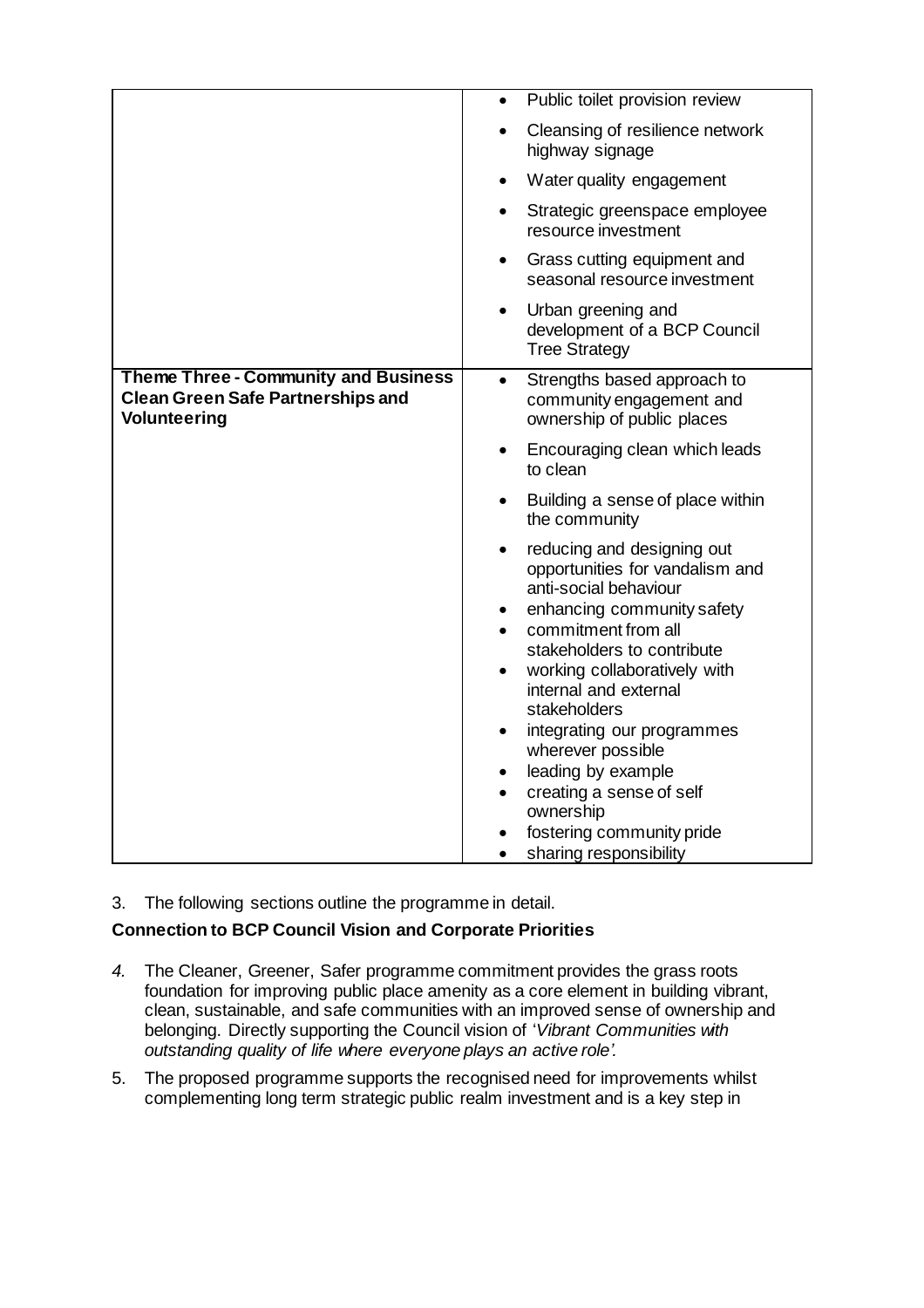realising the ambition of a world class city region. The programme will also actively contribute to all 5 of the Council's Corporate Priorities:

- Sustainable environment
- Dynamic places
- Connected communities
- Brighter futures
- Fulfilled lives

#### **Why Cleaner, Greener, Safer is so important**

- 6. Rebuilding a Cleaner, Greener and Safer environment across Bournemouth Christchurch and Poole following the pandemic is vital. Public space has been something many have previously taken for granted and through periods of austerity difficult choices there has been restricted investment in both public and private land. The importance of public space has however never been made clearer than when COVID-19 disrupted daily life. The sudden and profound effect of the global pandemic led to a reappreciation of our wider public spaces across the conurbation and in the value placed upon the immediate public space surrounding our homes and within our neighbourhoods.
- 7. The health of our communities is an ongoing concern. Obesity is now increasingly linked to inactive lifestyles. It is not however just physical health that is at risk, there are concerns too about mental well-being, the stressful lives that many now lead and the recent and prolonged isolation felt by many throughout the pandemic. Access to good-quality, well-maintained public spaces can help to improve our physical and mental health providing a powerful weapon in the fight against ill-health.
- 8. Public spaces bring many important environmental benefits to urban areas, including the cooling of air and the absorption of atmospheric pollutants – and more can be done with investment. Vegetation via urban greening also provides an opportunity to protect and increase biodiversity and for people to be close to 'nature', with the associated positive impact that this can bring in terms of mental health and the simple pleasure of experiencing trees, insects and wildlife in an urban setting.
- 9. High-quality public spaces can have a significant impact on the economic life of our town centres. As towns compete to attract investment, the presence of vibrant town centres, parks, and other public spaces becomes vital. Companies are attracted to locations offering well-designed, well-managed public places and these in turn attract customers, employees and services. In town centres, a pleasant and wellmaintained environment increases the number of people visiting retail areas. A good public landscape also offers very clear benefits to the local economy in terms of stimulating increased house prices, since house-buyers are willing to pay to be near green space.
- 10. Perception of crime and anti-social behaviour and, to a much lesser extent crime itself, can deter people, from using public spaces. Physical changes to, and the better management of public space can reduce attraction for anti-social behaviour, help to allay these fears and ensure that experiences are positive.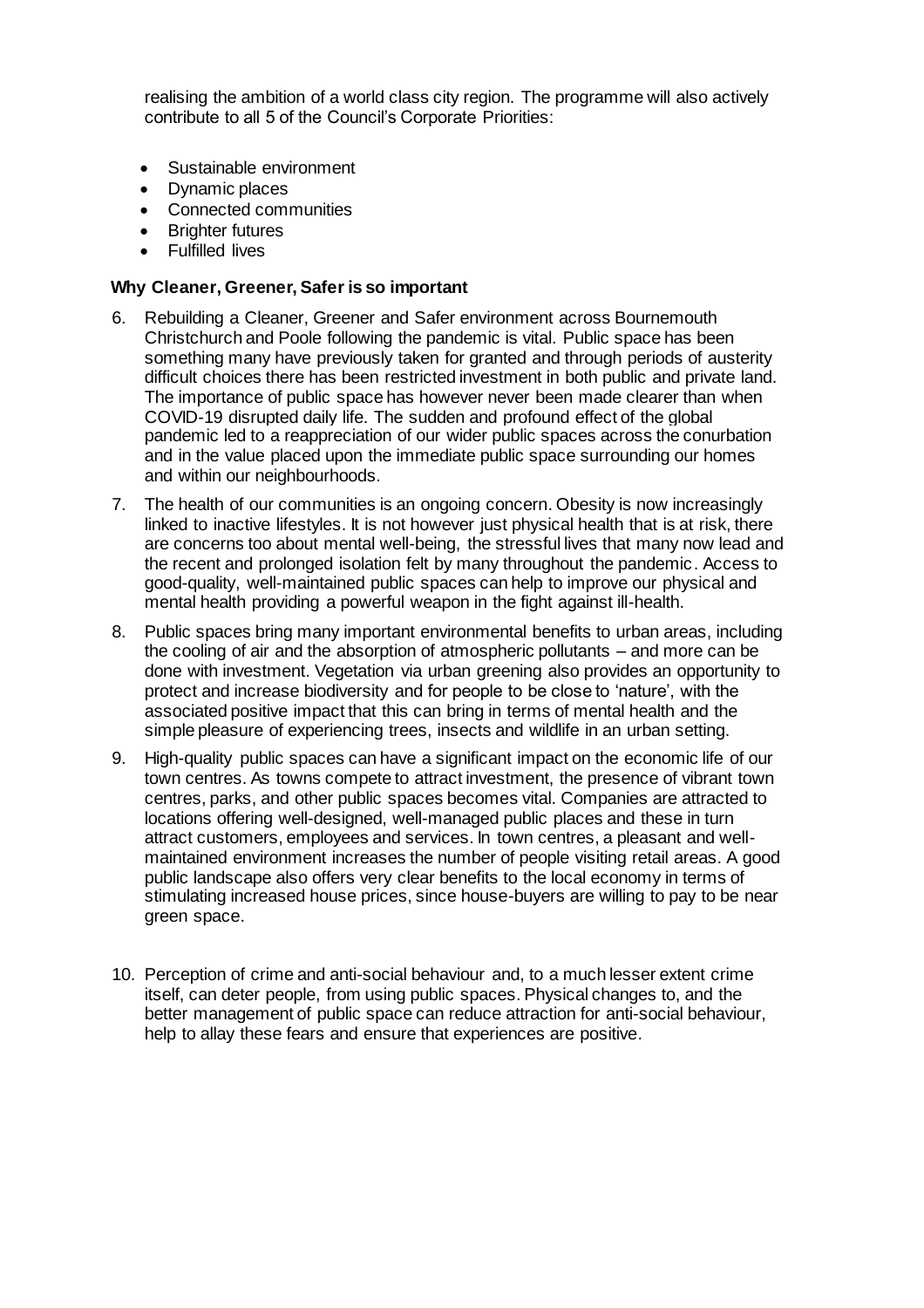# **Options Appraisal**

- 11. Do nothing Continue to accept gradual deterioration of public realm infrastructure and consequential dissatisfaction amongst our residents, businesses and visitors.
- 12. Enhanced CGS Programme To build upon the campaign foundations and improve the quality and visual appearance of our streets, parks and open spaces across the conurbation, enhancing the quality of life for all who live, work and visit the region whilst key longer term transformational investment and regeneration plans are realised.

# **Investment Proposals**

# **Theme One - Town Centres Refresh Pilots**

- 13. An essential aspect of recovery for the conurbation following the pandemic is the sustained reopening of our town and neighbourhood centres, ensuring that businesses can thrive, and our residents and visitors are able to enjoy a safe and positive experience.
- 14. The Council has medium and longer-term plans to regenerate our place including public realm master planning and looking at surface infrastructure investment. These large capital schemes that support improved infrastructure and development are important. Cleaner, Greener, Safer however is an opportunity to focus on the issues we all see every day, know need fixing, can be put right in the short term and are sustained into the future.
- 15. Cleaner, Greener, Safer essentially covers:
	- Enhancing street, car parks and open space cleanliness including weed growth
	- Addressing street furniture that is broken, or needs repainting or removing to improve flow moving towards a coordinated public realm visual to reinforce place making
	- Working with businesses to tackle highway obstructions such as A-boards
	- Enhancing the condition and quality of greenspace such as planters, hanging baskets, pedestals, shrubbery
	- Removal of graffiti on public land
	- Removal of fly-tipping on public land
	- Removal of fly-posting on public land Addressing areas that need deep cleaning
	- Enhancing the response to street based anti-social behaviour
	- Promoting community safety and public safety
	- Improvements that support feeling safe, such as fixing broken street lights and improving visibility / reducing vegetation overhang in pedestrian areas

Issues that we will need to work with others on:

- Run down and derelict shop fronts and buildings
- Fly-tipping on private land
- Overhanging vegetation from private land
- Litter on private land
- Graffiti on private land
- Containment of waste from businesses and householders
- A public health approach to community safety issues and hot spot areas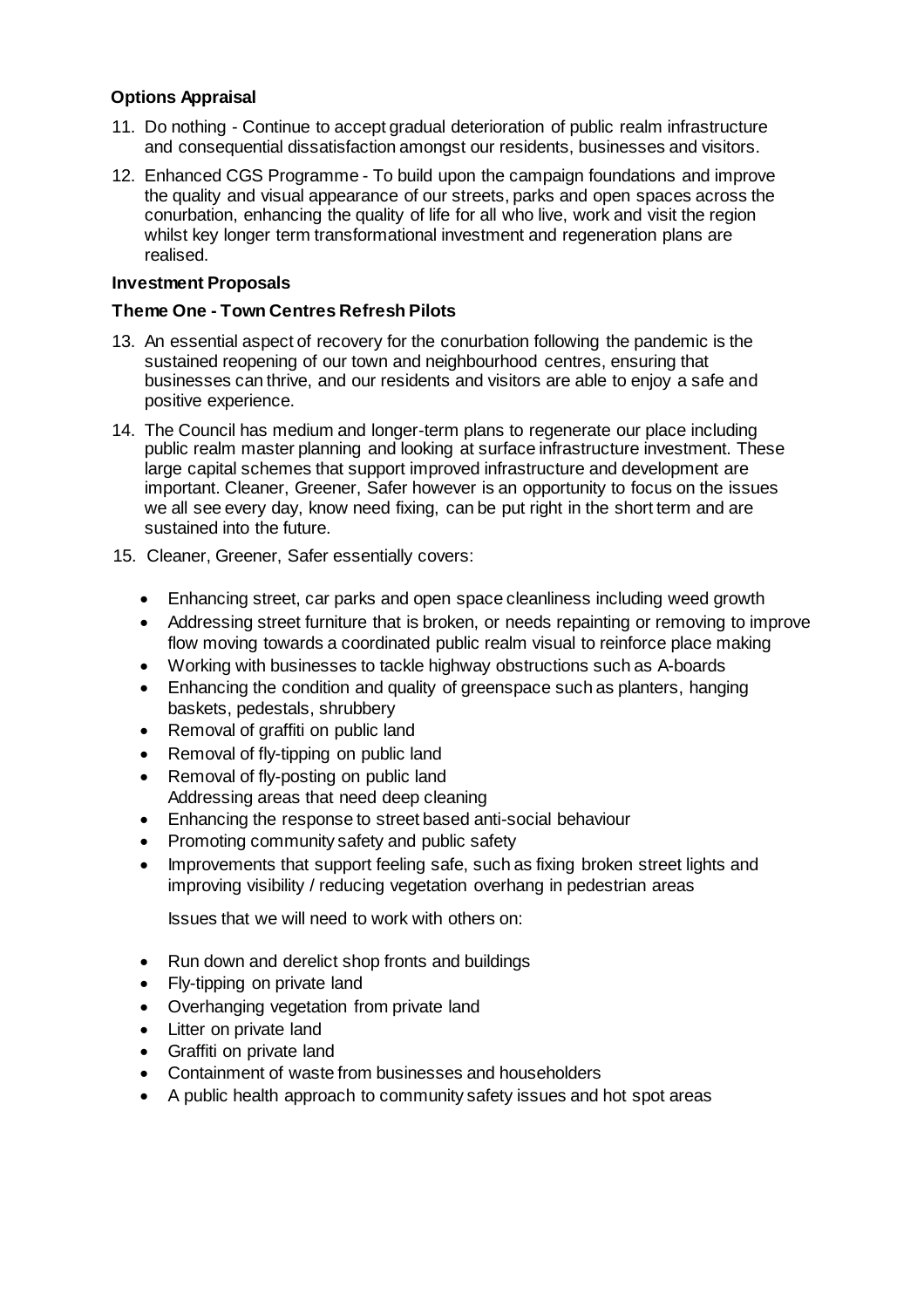- Community led self help
- 16. We know that many issues are complex and cross-cutting, and this programme will be mindful of the scope and work of other partnerships. For example, the Homelessness Reduction Partnership, the Community Safety Partnership and R3 driving economic revitalisation and recovery. We will work with our partners to complement the programmes within their scope, and seek their support in realising our CGS ambitions.
- 17. Each of our 3 main town centres have many common needs, but equally different ground level priorities linked to previously secured council investment and activities led by Business Improvement Districts directly. Digital street audits will be undertaken to inform, shape and prioritise whilst providing an auditable delivery of the output achieved from this programme of activities.
- 18. A phase one refresh investment programme is proposed which can be flexed to respond to the findings of these audits. Phase one will focus on our 3 town centres, from which learning will be used to shape possible future initiative roll out across the 16 other strategically identified neighbourhood centres so we can continue to support our high streets in collaboration with our partners to reignite pride in our high streets and create spaces that are welcoming to all who visit and enjoy.

#### **Enhanced Management of Town Centre Place Safety**

- 19. Crime, anti-social behaviour, and fear of crime are critical issues for our town centres and in ensuring people feel safe to enjoy our public spaces. It is proposed that an enhanced management approach is applied in order to promote safety and to tackle the issues present within our busy urban centres.
- 20. It is proposed that the council continues to work with local businesses in the development of local Crime Reduction Partnerships, which will bring together stakeholders in a focused, collaborative effort to manage crime and ASB. Key to this is the need to improve reporting of issues and public engagement with public agencies to support action.
- 21. We will enhance the response to issues within our town centres through a multiagency street-based response model, improving the co-ordination of resources, ensuring that engagement with our residents, visitors and businesses is at the heart of the approach.
- 22. The street audit process will be key to identifying areas where contextual safeguarding measures can be taken in order to improve public safety and the feeling of being safe within our town centres. Examples may include additional lighting, alleygating, and additional CCTV cameras. A capital programme to support these additional safety measures is proposed including £100,000 for CCTV and £100,000 for a Safety Improvement Fund.
- 23. Across BCP, the Community Safety Accreditation Scheme (CSAS) has been successful for a number of years and has been expanded in 2021 to provide additional officers for key areas. It is proposed that this additional investment is enhanced further, to provide an additional 10 officers who are able to provide enhanced management of public places and public safety across our town centres. This cohort of staff will also support the Council's seasonal response work by providing an on-street traffic management presence (including the deployment of towaway signage and cones) and car park entry/exit management at priority locations during peak summer periods. These roles will be key in engaging with local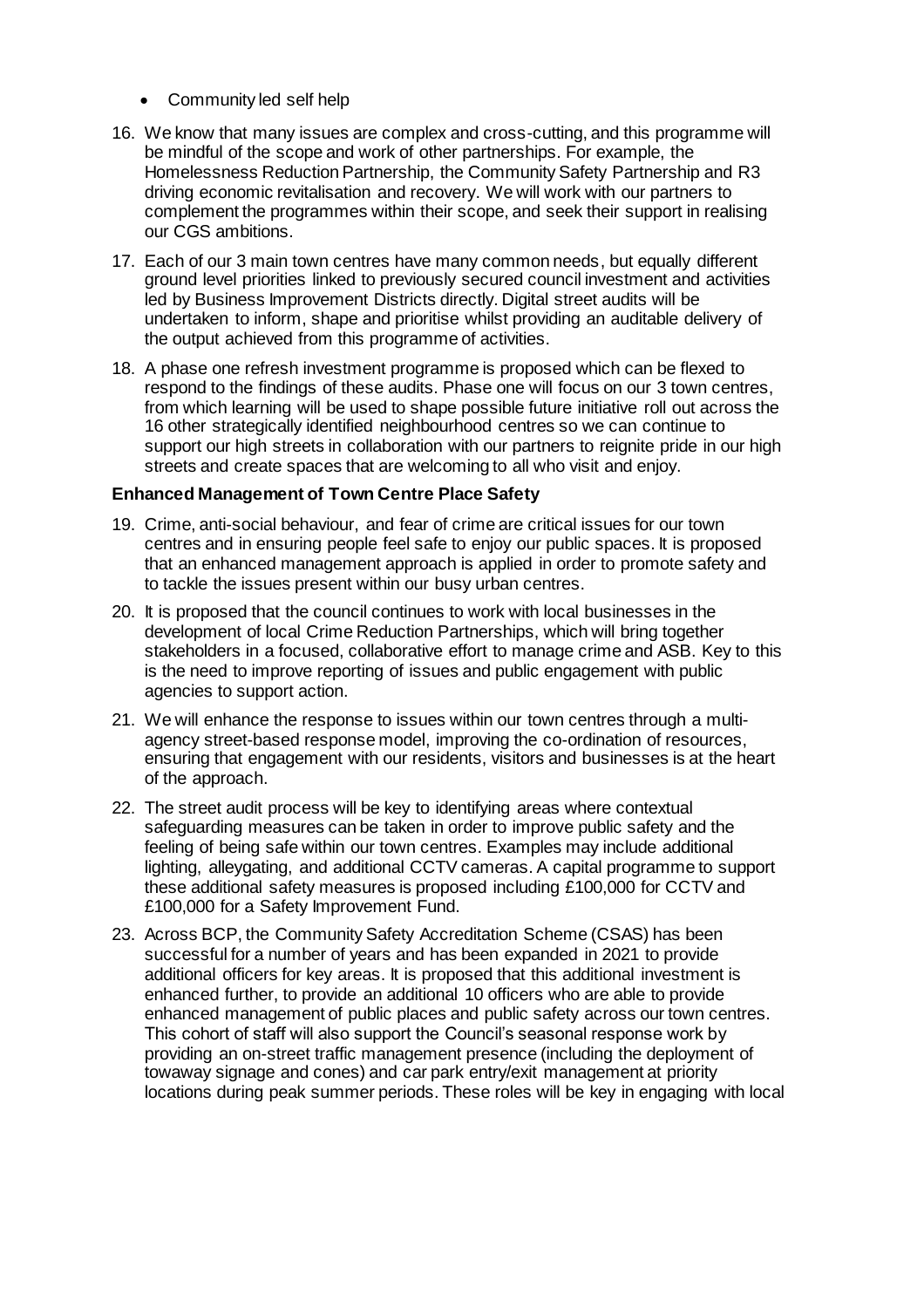businesses on matters of crime and ASB, and will work closely alongside the Police and other agencies in providing effective management of place safety.

24. Key to the expansion and development of the CSAS service, the enhancement of CCTV operations and management of the safer programme within CGS, is investment in lead officer resources in order to realise the ambition and ensure that focused leadership is provided. It is proposed that the Head of Seasonal Response role created to lead the 2021 Summer Resilience Programme becomes a permanent role, managing multi agency street based enforcement programmes, co-ordinating the Safer programme, leading seasonal response and managing CSAS and CCTV services. This new and exciting role will lead the development of the Crime Reduction Partnerships within our BID areas, complete a review of enforcement tools and responses (bylaws and control orders) and will be responsible for business engagement within our town centres on safer aspects of the Cleaner, Greener, Safer programme. The role will also be responsible for developing closer working across front line enforcement based staff, in pursuit of improved efficiency of response.

#### **Theme Two Conurbation Wide Investment**

#### **Adopted Highway and Open Space Cleansing Services Review**

- 25. Key investment to uplift cleansing resource and standards in Christchurch to that historically afforded in Bournemouth and Poole has been provided, however since BCP Council formation and the disruptive impacts of the Covid pandemic, cleansing services by in large remain delivered via separate teams and associated skills, varying equipment base and contractual arrangements.
- 26. To achieve full harmonisation of standards across the conurbation a comprehensive review is required as committed to within the Corporate Plan to inform future resourcing level needs to fulfil the Council's requirements as laid out in the Code of Practice for Litter & Refuse. A review will include re-zoning of the conurbations highways and open spaces in accordance with the Code of Practice, determining the most appropriate equipment and operating practices and necessary variances to support the needs of differing locations, consideration for investing in new cleansing technologies routing software, and how to digitally improve our customer contact interaction to align with both the Council's operating model, design principles and the ambition of a world class city region.
- 27. A cleansing review will furthermore lead to the development of a litter strategy to determine types, and provision of litter bins and a litter education and enforcement strategy. To support this review, it is proposed to invite the Association of Public Service Excellence (APSE) to provide constructive challenge to see how well BCP Council performs against other local authorities and propose options to improve service delivery. A cross party Member Working Group together with key stakeholders will be established and an annual public satisfaction/service prioritisation survey will be undertaken to inform future service delivery options.

#### **Public Highway Weed Treatment**

- 28. Untreated public highway weeds are generally regarded as untidy and a sign of poor maintenance and of increasing concern amongst our residents.
- 29. To improve weed treatment throughout the conurbation a £200,000 revenue budgetary investment is proposed to procure services from a specialist company contracted to apply a spot treatment application twice year weed spray usually in Spring and Summer, with the potential option of a third treatment should conditions necessitate it.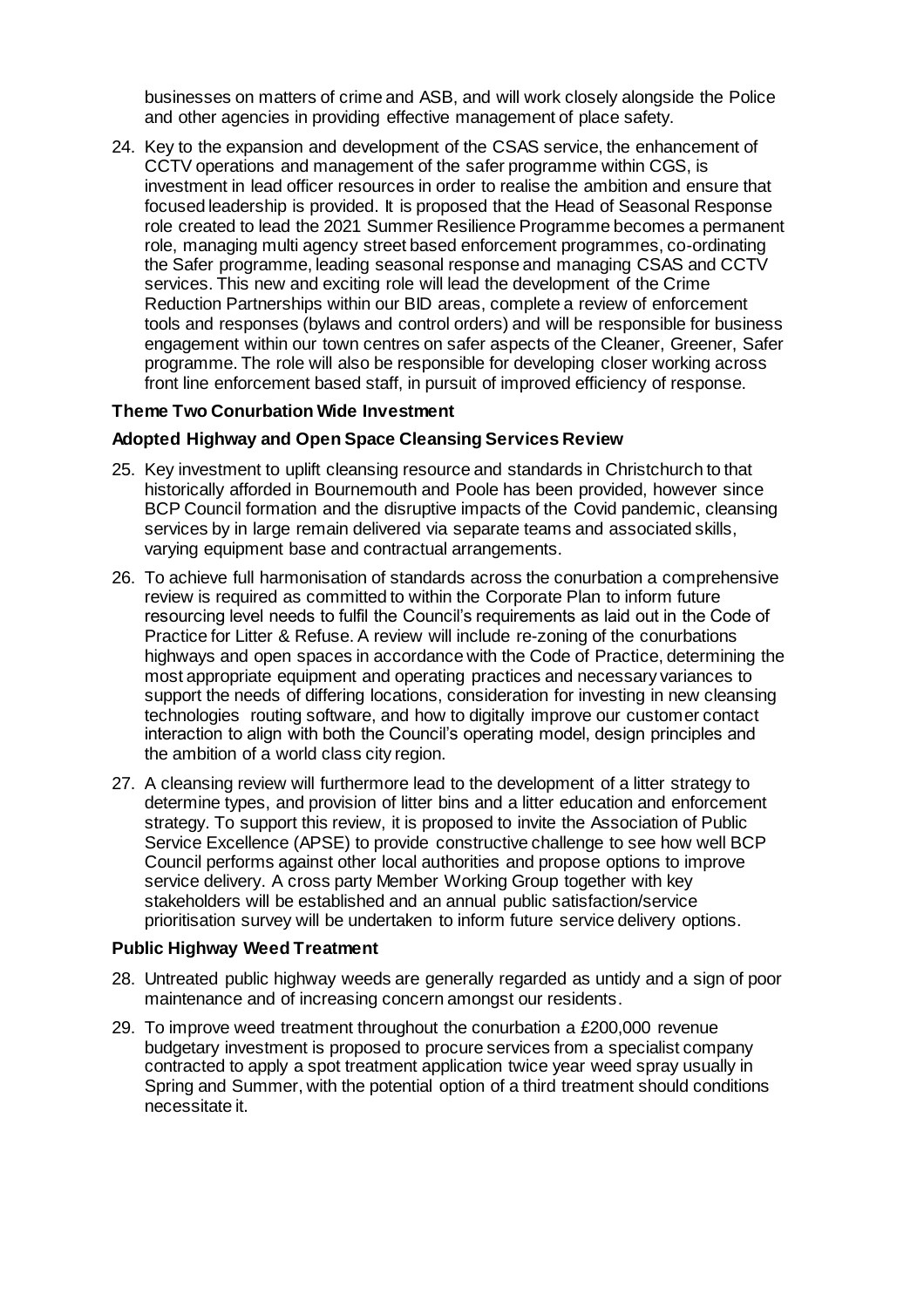- 30. Weeds are generally controlled for the following reasons:
	- Weeds will cause structural damage to the footways, carriageways and cycleways if they are allowed to grow freely. Hence in the long term, the risk to the authority is much greater maintenance costs will result from an inadequate weed control strategy.
	- Weed growth in visibility areas can become a safety issue and trip hazards to pedestrians
	- Weed growth is visually intrusive and heavy growth can give the impression that the highway network is being poorly maintained
	- Weed growth in the carriageway channel will cause a build-up of detritus which will impede the effective drainage of the highway.
	- There is also an expectation from the public that paved areas should be kept in a tidy manner
- 31. Bournemouth Christchurch & Poole is a diverse conurbation with rich and widespread green-spaces and some unique habitats. BCP Council is committed to striking a balance that ensures the area is at its best for people who live and work here, for visitors and for our plants and wildlife too. This means we have to balance our work to combat weed growth with the need to protect and preserve our rich environment. Herbicides will continue to not be used within parks and open spaces but used to spot treat only on highway and footpath weed growth.
- 32. Current marketplace knowledge indicates there is no direct effective chemical replacement for glyphosate and alternative treatments such as hot foams, acid, electricity and flame throwers are far less efficient in terms of material cost and labour involved applying them. Glyphosate is by far the most efficient and costeffective method for the broad-spectrum treatment of common weeds. Some alternative methods do see specific niche use, but none can approach the value and efficacy of total systemic herbicide (specifically glyphosate), particularly when addressing the scale of treatment required for street pavements. Moreover, alternative methods (eg steam) often come at the price of a significantly increased carbon footprint.

#### **Public Realm Asset Management**

- 33. Since the formation of BCP Council it has become evident that infrastructure asset data across the 3 towns has not in some instances ever been captured and where it has the data has not been maintained.
- 34. In the future to ensure we have public realm infrastructure that is of the right type, right location and of an acceptable condition such as litter bins, benches, roadside gullies and signage, an extensive asset capture and condition survey is required to inform maintenance needs, identify opportunities for service efficiencies, future litter strategies and memorial and sponsorship policies. Wider work to define appropriate design and materials can then be undertaken specific to location.
- 35. An asset capture programme that will link to the council's digital transformation programme and operating model will help our services to work SMART and enable QR codes or similar technology to be applied to each located asset. Each QR code would have the asset number embedded so when the database is completed, scanning the QR code will bring back the street name automatically in a web form enabling members of the public to report overflowing bins or damaged bins, benches or signs via the councils CRM system with reports in the future digitally pushed out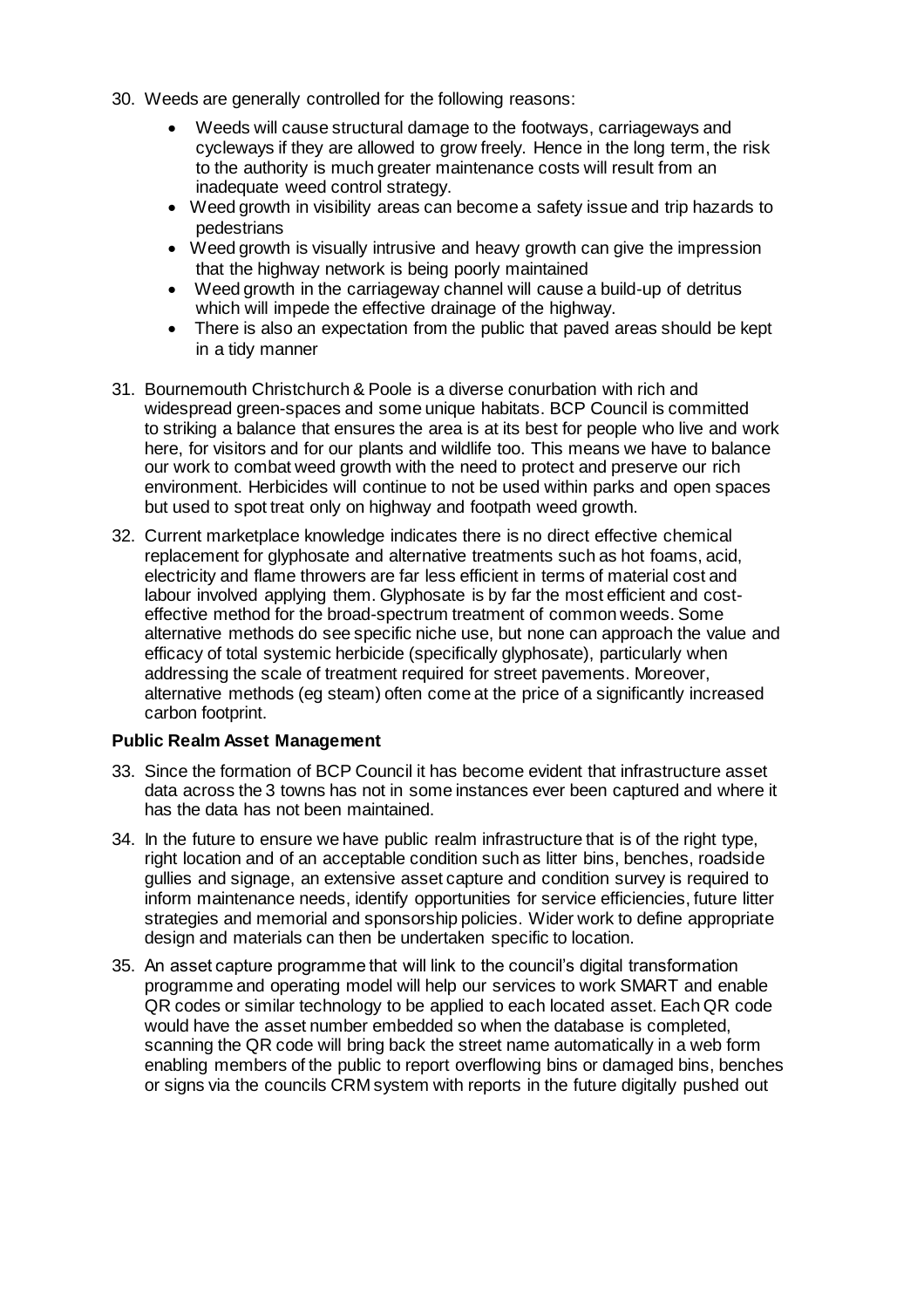to teams for actioning and enabling teams to on site update action taken live directly to the reporter.

# **Public Toilet Provision Review**

- 36. A conurbation-wide evaluation of existing facilities including Changing Places facilities is necessary, to inform the development of a strategy for the future provision of this service. The review would include a gap analysis to highlight any location shortfalls of existing public toilet infrastructure and the opportunities to meet predicted future demand including via the Corporate Landlord Model, the Community Toilet Scheme and privately operated investment.
- 37. A 12-month fixed term resource investment including consultancy expertise to undertake this important service transformation review is needed to realise this ambition, to be supported and informed by the establishment of a cross party working group.
- 38. Publicly accessible toilet provision across the conurbation is regularly communicated as a concern amongst our communities and is within the Corporate Plan as a key activity to review. Publicly accessible toilets provide a role in ensuring equitable access to public outdoor spaces. Their provision allows for a space to become a destination for extended periods.
- 39. The Council, other organisations and businesses have the ability to provide public access to toilets and play a key role going forward in providing public toilets that are safe, accessible and clean to ensure public toilet provision addresses the current and future needs of our communities.

# **Cleansing of Resilience Network Highway Signage**

- 40. Reductions in historical cleansing of network signage has resulted in many main road signage becoming ever greener and dirtier across the conurbation, not aligned to that of a welcoming destination. Safe cleansing of these roadside signs is expensive and involves the deployment of high-speed traffic management to protect both staff and road users.
- 41. To cleanse and improve the appearance of strategic network signage (appendix 5) an investment is proposed to undertake cleansing and any necessary replacement of signs in a poor condition that cleansing alone would not achieve an improvement. Dependant on the length of ability to remain clean highway signage cleansing would be extended beyond the strategic network in future years.

#### **Water Quality Engagement**

- 42. Water quality is a growing concern for our local environment and in turn residents, businesses, and tourism. The Council has been meeting regularly with Wessex Water and the Environment Agency as the regulator to raise concerns and to seek to secure the investment needed in the infrastructure both within BCP, and feeding in to our reivers, harbour and sea. This is a growing area of service delivery that is cross cutting as it pulls together regulatory, seafront and engineering specialisms. Although not the Council's statutory responsibility, there is a commitment to engage and influence to deliver improved outcomes for our communities and out environment and to do this dedicated resource is needed.
- 43. A staff resource investment is proposed to promote the improvement of water quality within the harbours, rivers and sea bathing waters for the benefit of water-based businesses and users; facilitate engagement between public service providers, including Wessex Water and the Environment Agency, businesses, water-user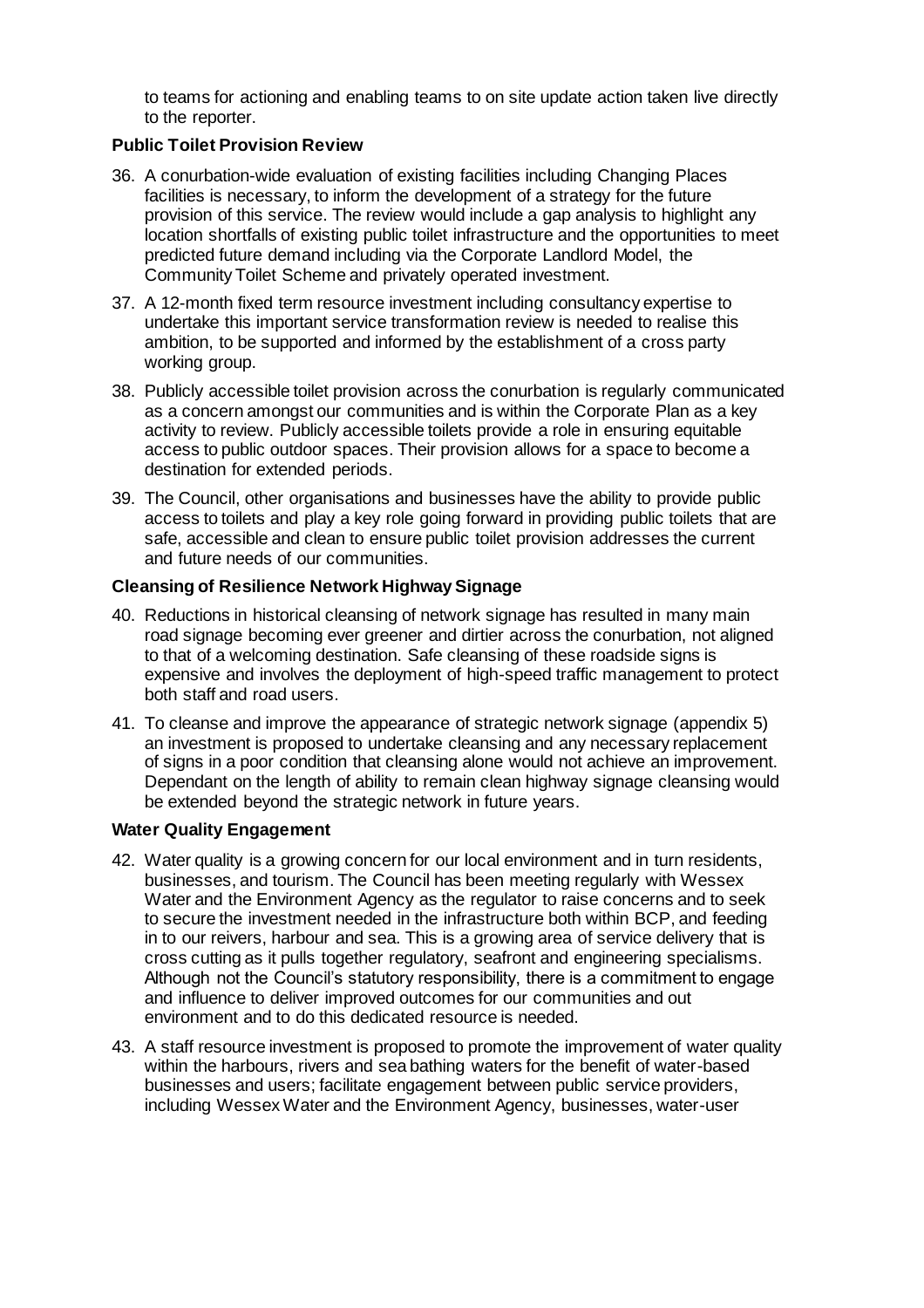groups, other stakeholders and the community; develop comms plans and campaigns to inform public understanding; lobby Government and service providers to influence positive change; act as the focal point between service providers, stakeholders, Council services and ward members for the dissemination and interpretation of data and information.

#### **Strategic Greenspace Investment**

- 44. Natural capital accounting creates a framework to link natural assets with the value of services they provide to people. It has been independently calculated that Bournemouth Christchurch & Poole's parks provide approximately 1,900 hectares of public open spaces and receive an estimated 9.7 million recreational visits per year, resulting in £231 million per year in gross benefits to local communities. £209 million per year results from health benefits, including improvements in mental wellbeing (60% of the gross value), and increases in the quantity and quality of life from physical activity (30% of gross value).
- 45. To fully capitalise on this vital public health and wellbeing value, resource investment is needed to build upon the existing small strategic greenspace team under pressure to deliver extensive programmes, mitigation works, policies and strategies in relation to greenspace and heathland functions. The creation of 8 x additional positions across a variety of roles including a Landscape Architect, Greenspace Project Delivery Officer, Greenspace Volunteer Officer, Geographical Information Officer will drive forward key greenspace and biodiversity projects to ensure our parks and open spaces thrive, meeting the needs of the Corporate Plan, of future generations and the environment.
- 46. A forthcoming Green Infrastructure Strategy that will set out a proposed strategic vision for our green sites and corridors, and the ways in which they can be created, managed and maintained to provide maximum benefits to the people who live, work or visit BCP realising our net gain responsibilities will shortly be consulted on and once live will require resource to bring the strategy to life in addition other connecting strategic reviews and projects including:
	- Play Strategy
	- Allotment Strategy
	- Tree Strategy
	- Reviewing wildflower and grassland management plans
	- Review of Public Space Protection Orders
	- Bringing forward open space project ambitions some already linked to secured CIL or grant funding including: Hicks Farm Throop Nature Park SANG, Hengistbury Head master planning, BCP natural burial ground, Baiter Park master planning, Stour Valley Partnership as examples.
- 47. Considered through the perspectives of health, transport, housing and climate change, as well as the more traditional lens of sport, recreation and conservation, the case for investment in green infrastructure is compelling. We can work towards creating better parks and green spaces by ensuring that investment decisions take fuller account of the wider social, economic and environmental value they provide including more connected and active communities; happier, healthier and more productive workforce; and lower costs for health and social care locally.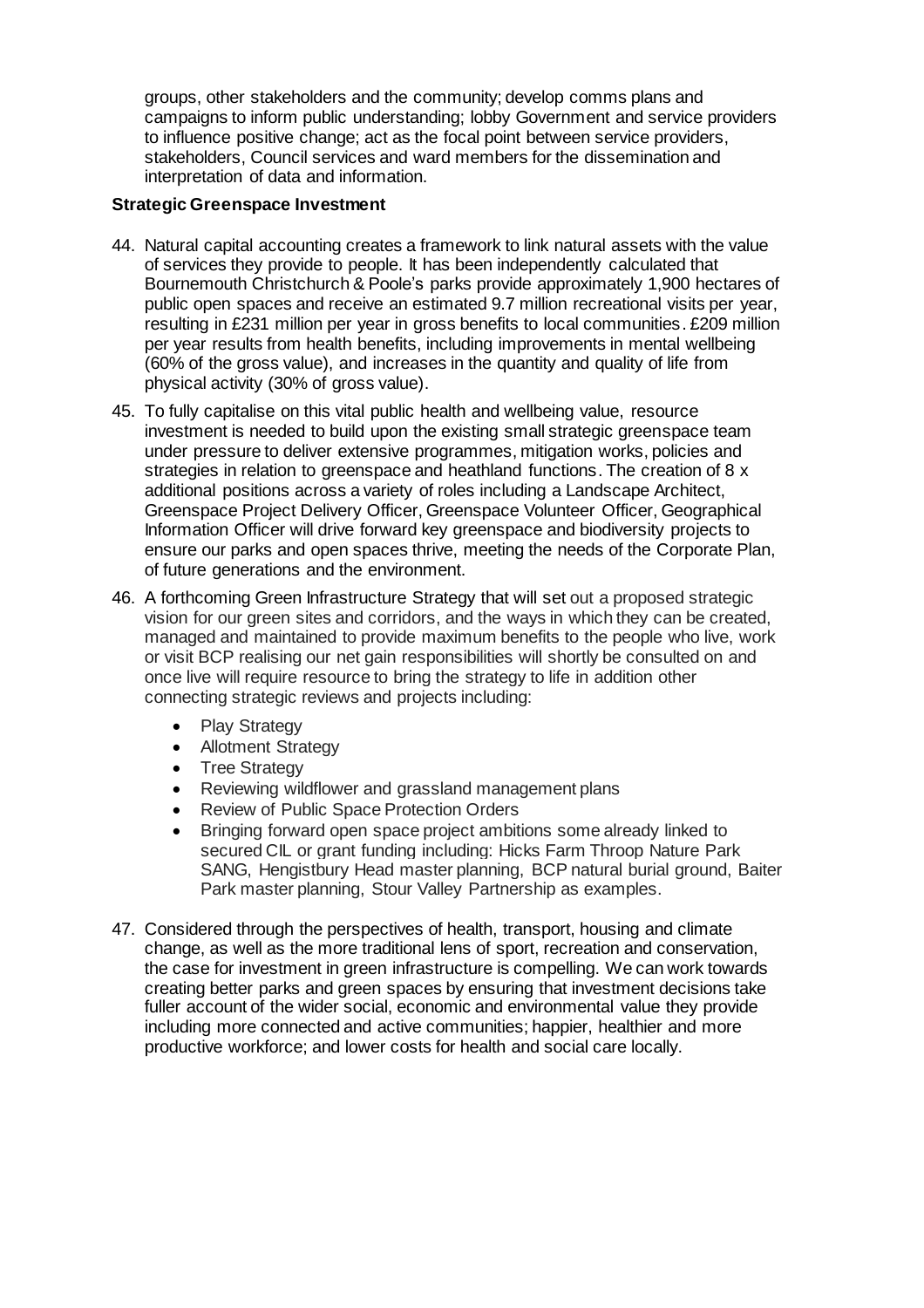# **Grass Cutting Equipment and Seasonal Resource Investment**

- 48. Grass cutting is regularly communicated as being important to our residents. Communication usually falls into three categories: people who are concerned about road safety issues caused by tall grass growth; people who want us to cut more as they see growth as untidy; and people who want us to cut less to allow wildflowers to grow.
- 49. Balancing these viewpoints can be challenging, but through a range of measures and management techniques depending on the area, we are working to refine our approach to ensure we find the right balance between safety, tidiness and allowing wildflowers to flourish.
- 50. Wet weather followed by a warm spell creates the perfect condition for prolific plant growth evident this year, possibly affecting our amenity areas and the safety of our highways. There is a balance required to ensure that our highways are managed safely and that areas look well cared for with the need to protect our wild spaces and to encourage wildlife, particularly insects.
- 51. To support the service an equipment investment to facilitate an increase in 'cut and collect' mowing is required. This is where teams collect the vegetation clippings instead of letting them decompose into the soil. Collecting the grass clippings reduces the soil fertility, resulting in lower growth rates, longer periods between cutting and a far better environment for wildflowers to establish and thrive.
- 52. For locations whereby routine grass cutting has been determined appropriate a seasonal increase of 10 x Grounds Maintenance Operatives April – October is proposed to place the Council in a stronger position to respond to grass and vegetation growth rates such as those experienced during 2021.

#### **Urban Greening & Development of a BCP Council Tree Strategy**

- 53. The council recognises the importance of trees, the benefits they afford us and the increasingly important role they can play in mitigating the effects of climate change, flood amelioration and pollution control.
- 54. An increase to the tree maintenance revenue budget is required to support the ongoing safe management of the Council's tree stock and address funding shortfalls from disaggregated local government reorganisation budgets.
- 55. Furthermore, development of a Tree Strategy for BCP Council via a cross party working group is a priority to support the Councils Climate and Ecological Emergency declaration. Addressing future planting requirements for both public amenity and privately owned trees including planning control and planning policy.
- 56. To facilitate this strategy a temporary Arboricultural resource for 12 months is required alongside to support the Green Infrastructure Strategy and commencement of an urban greening planting programme.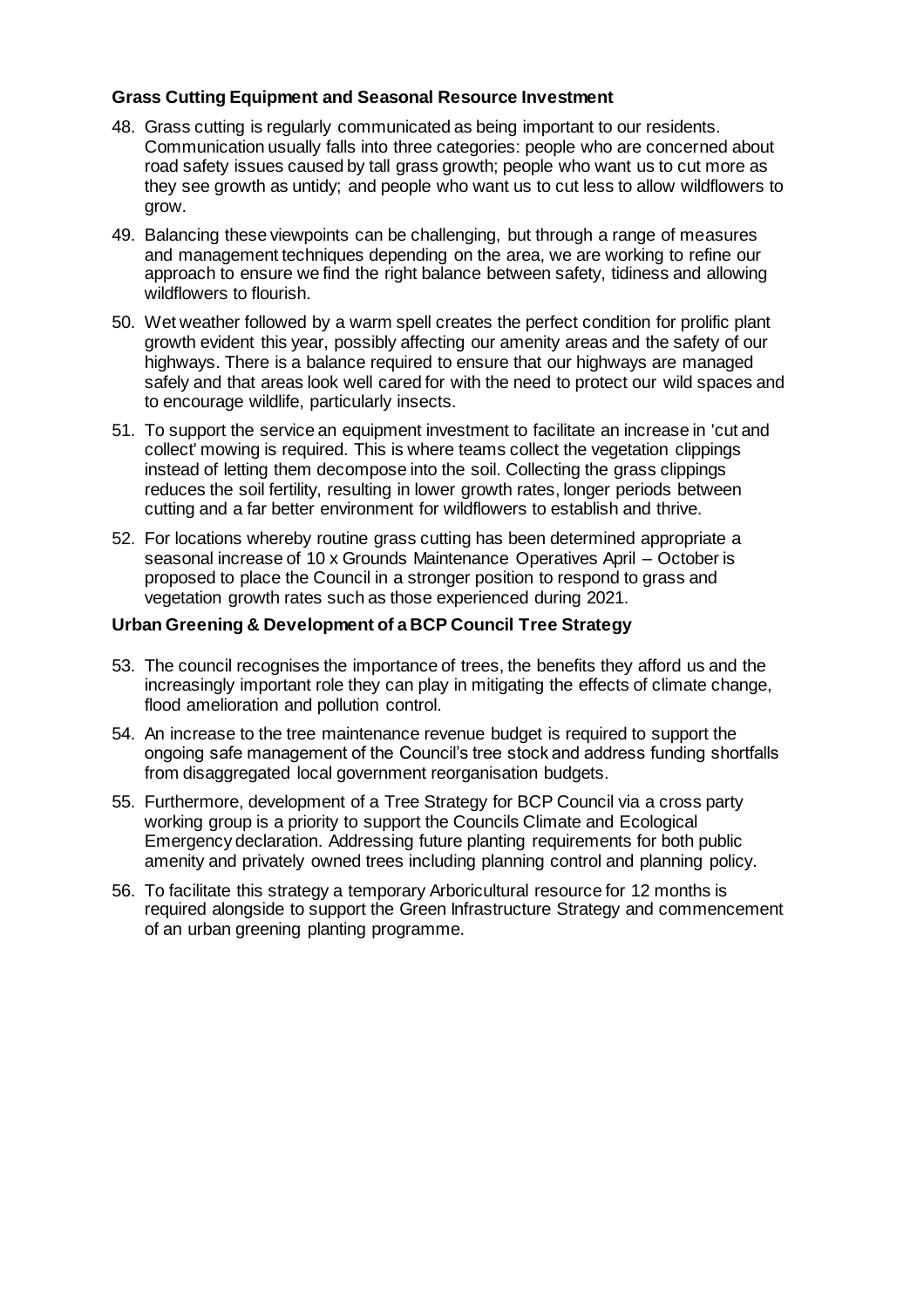#### **Theme Three - Community and Business Clean Green Safe Partnerships and Volunteering**

57. Community and business belonging, and ownership are central to the CGS campaign which goes beyond the Council providing traditional universal services to public places. If community and business members adopt sustainable practices, engage with, use, and respect public places, the council's role can shift from reactive cleaning and maintenance to a focus on betterment and building stronger communities. The 4 P's principles for Cleaner Greener Safer being:

| <b>Place</b>                                                                                                                                              | <b>Protect</b>                                                                                                                                                            |  |  |  |
|-----------------------------------------------------------------------------------------------------------------------------------------------------------|---------------------------------------------------------------------------------------------------------------------------------------------------------------------------|--|--|--|
| encouraging clean which<br>leads to clean<br>building a sense of place with<br>$\bullet$<br>the community                                                 | reducing and designing out<br>opportunities for vandalism<br>and anti-social behaviour<br>enhancing community safety<br>commitment from all<br>stakeholders to contribute |  |  |  |
| <b>Partnerships</b>                                                                                                                                       | <b>Pride</b>                                                                                                                                                              |  |  |  |
| working collaboratively with<br>internal and external<br>stakeholders<br>integrating our programs<br>$\bullet$<br>wherever possible<br>leading by example | creating a sense of self<br>ownership<br>fostering community pride<br>sharing responsibility                                                                              |  |  |  |

58. National research suggests increasingly widespread view that if a strong sense of community exists then other local environmental factors will naturally improve and individual responsibility will increase, reflecting greater respect for the place and pride in an area. To support this work a Communications Officer resource and communications budget is required to support the Head of Seasonal Response and the Head of Community Engagement to work build lasting partnerships with business and increase community self-led action.

#### **Communications Strategy**

- 59. A vital part of the programme is demonstrating the effectiveness of the council and showing value for money by highlighting the work that is being delivered. A communications strategy focuses on evidencing clearly the work of the programme, showing the organisation is tackling the issues that matter to many people. The communications strategy and action plan in place to support the cleaner, greener, safer programme, has objectives to:
	- Instil confidence and pride amongst stakeholders, in particular residents, businesses and frontline staff
	- Act as a call-to-action to communities to report issues, request activity and take part
	- Deliver a creative comms campaign to support on-the-ground operations that clearly show the actions being delivered through the programme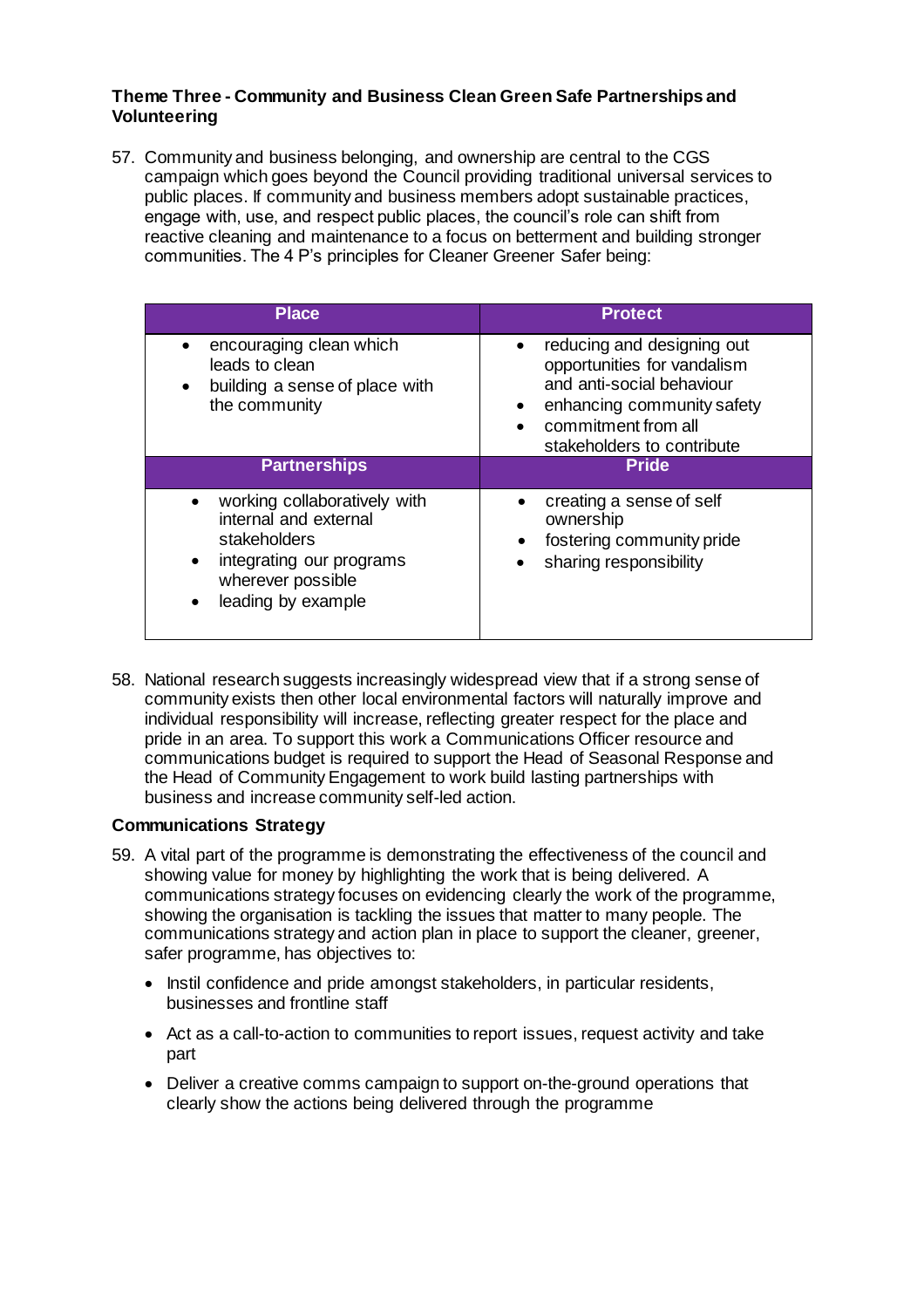60. A campaign look and feel has been developed and used extensively across platforms since spring 2021 to give a bright, positive feel to the comms activity. 65 content items (approx.. 2.5/week) have been generated, reaching 247,631 people (unique views) across Facebook, Twitter, LinkedIn and Instagram, and have been viewed over 278,500 times. Facebook is by far the most successful online platform for this campaign, with 12,000 people interacting with these posts (liking, commenting or sharing) across the six months.



61. A high level work stream programme mobilisation plan has been produced as item Appendix 4.

#### **Summary of financial implications**

- 62. The report seeks to secure a significant uplift in existing resource, revenue budget and capital investment to achieve sustainable improvements to public realm and associated environmental quality standards.
- 63. The proposal seeks both one-off and ongoing revenue funding as well as capital investment to deliver the strategy. The table below summarises the expected funding requirement across the Medium-Term Financial Plan: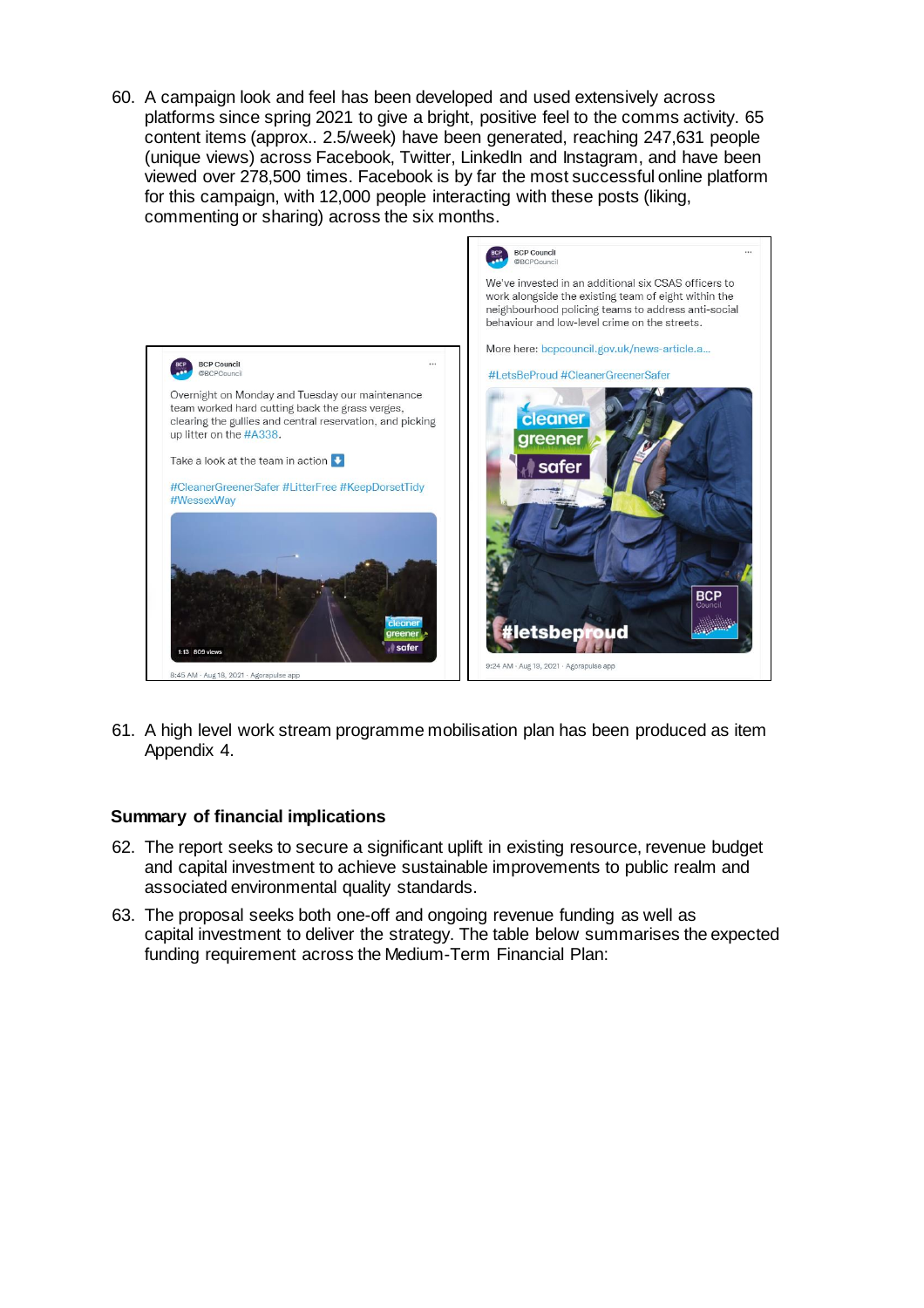#### **Figure 1: Summary of the Cleaner, Greener, Safer Financial Implications**

#### **Cleaner, Greener, Safer Financial Implications**

|                                                        | 2021/22                  |                          | 2022/23                  |                          | 2023/24<br><b>Onwards</b> |
|--------------------------------------------------------|--------------------------|--------------------------|--------------------------|--------------------------|---------------------------|
| <b>Theme</b>                                           | <b>Revenue</b><br>£'000s | <b>Capital</b><br>£'000s | <b>Revenue</b><br>£'000s | <b>Capital</b><br>£'000s | <b>Revenue</b><br>£'000s  |
| Town Centre Refresh Pilots                             | 262                      | 226                      | 1,234                    |                          | 399                       |
| Enhanced Management of Town Centre Place Safety        | 0                        |                          | 628                      | 200                      | 628                       |
| Adopted Highway & Open Space Cleansing Services Review |                          |                          | 20                       |                          | 0                         |
| Public Highway Weed Treatment                          | 0                        |                          | 200                      |                          | 200                       |
| Public Realm Asset Management                          | 18                       |                          | 25                       |                          | 0                         |
| <b>Public Toilet Provision Review</b>                  | 52                       |                          | 102                      |                          | 102                       |
| Cleansing of Resilience Network Signage                |                          |                          | 200                      |                          | 200                       |
| <b>Water Quality Engagement</b>                        | 0                        |                          | 36                       |                          | 36                        |
| Strategic Greenspace Investment                        | 82                       |                          | 290                      |                          | 290                       |
| Grass Cutting Equipment & Seasonal Resource Investment | 0                        | 248                      | 208                      |                          | 208                       |
| Urban Greening & Tree Strategy                         | 100                      |                          | 736                      |                          | 236                       |
| Community & Business Partnerships & Volunteering       | 0                        |                          | 41                       |                          | 41                        |
| Revenue implications of capital investment             |                          |                          | 69                       |                          | 98                        |
|                                                        | 514                      | 474                      | 3,789                    | 200                      | 2,438                     |
| <b>MTFP Pressure</b>                                   |                          |                          | 3,789                    |                          | (1, 351)                  |

- 64. Council is asked to formally approve the extra £514k of additional revenue resources being requested for 2021/22. As the request is outside the approved 2021/22 budget framework of the council the resources will need to be allocated from the Councils Financial Resilience Reserves.
- 65. Based on the June MTFP Update report the Council had £20.870m available in its Financial Resilience Reserves not previously committed to either the 2021/22 or 2022/23 budget of the council. Of this amount £4.2m is committed to this and other 2021/22 resource requests through the September 2021 reports to Cabinet. Further requests are likely to come forward as part of the 27 October 2021 reports to Cabinet.
- 66. Cabinet is asked to only note the £3.789m of additional revenue resources requested to support the Cleaner, Greener, Safer programme in 2022/23 and £2.438m per annum from 2023/24 onwards. This is on the basis that Council will formally be requested to approve these resources as part of the 2022/23 budget and Medium-Term Financial Plan (MTFP) Update report in February 2022.
- 67. In considering investing in the Cleaner, Greener, Safer programme members will need to reflect on their responsibility to both current and future taxpayers and its fiduciary duty to be prudent in the administration of its funds. In that regard members should consider the financial sustainability of the Council in the context of the funding gaps in the MTFP and that any drawdown from the Councils Financial Resilience Reserves will reduce the Councils flexibility in managing these future years deficits. It should also be borne in mind that the funding gaps in the MTFP are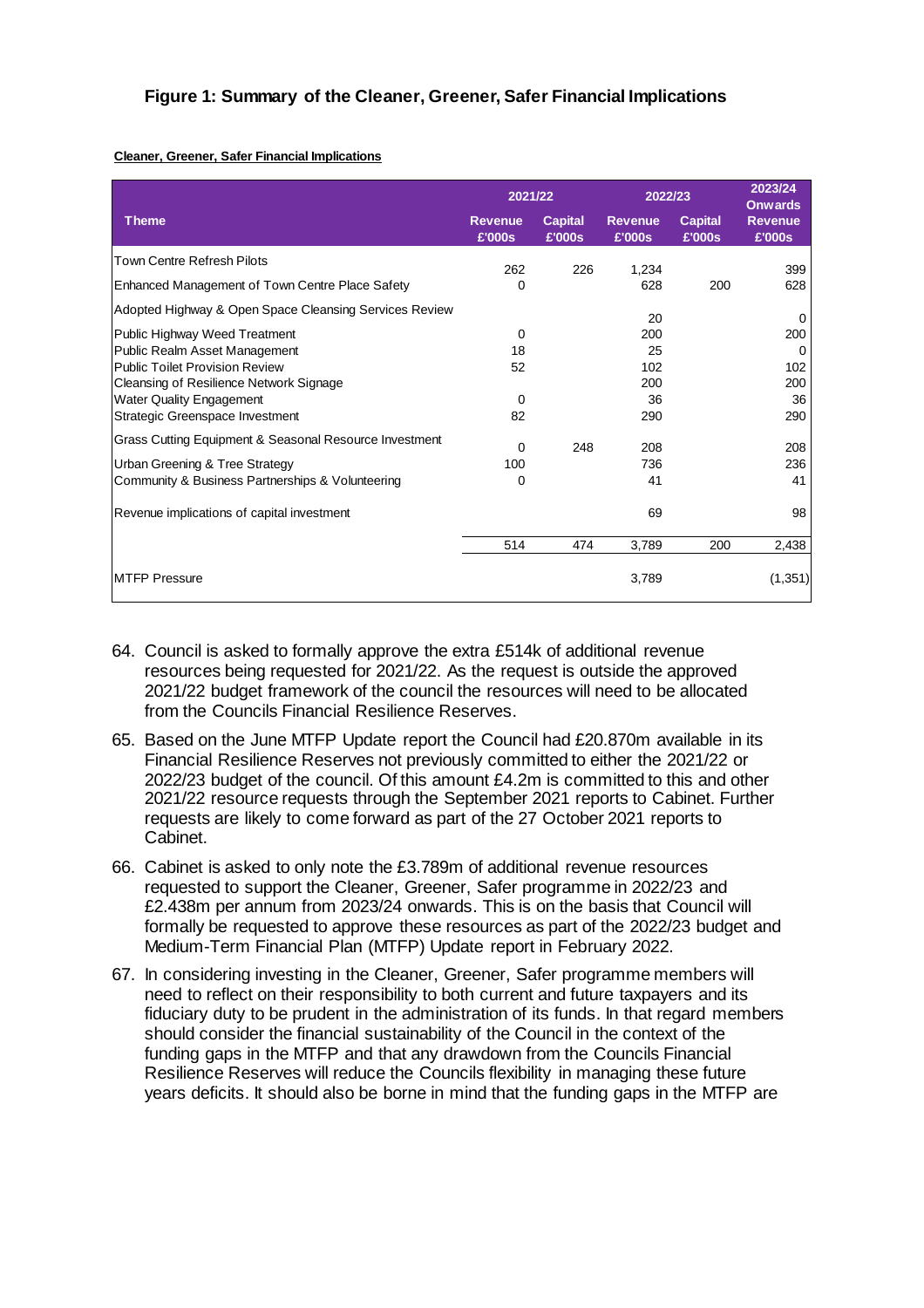after a number of risks including an ambitious £42.4m in annual additional transformation savings in the period before 31 March 2024

- 68. Capital investment of £674k is proposed as part of the strategy with £474k in the current 2021/22 financial year and a further £200k in 2022/23. The proposed expenditure includes £248k for grass cutting equipment, £150k for 3 additional tippers, £100k for additional CCTV, £100k additional street lighting, £18k for planters and £58k for a new pressure washer. It is proposed that this investment is funded from prudential borrowing in the first instance although alternative funding sources including the use of Community Infrastructure Levy (CIL), developer contributions and new government grants will continue to be explored.
- 69. Prudential borrowing for these items is permitted under revised HM Treasury PWLB guidance as the capital investment is for service delivery and infrastructure improvements. Annual borrowing repayments are calculated at 3% (low risk BCP Invest to Save Framework rate) over the estimated useful life of each asset acquired. Annual borrowing repayments (commencing the first full year following year in which borrowing is taken out) is initially estimated to be £69k in 22/23 rising to £98k per annum from 23/24 onwards. It should always be borne in mind that the council is required to repay principal and interest on any loans before it can determine the resources available annually to support service delivery.
- 70. A detailed financial summary is provided in Appendix 3.

#### **Financial risks**

- 71. In addition to funding risks associated with the strategy, there is risk around cost estimates provided within the strategy. The council is already dealing with significant cost pressures from current Covid & Brexit-related market conditions.
- 72. The strategy also seeks to increase the council's workforce with new permanent employees. There is therefore risk of new redundancy pressures should the staffing base be reduced in later years.
- 73. The ongoing revenue implications of the strategy will need to be properly understood. As well as ongoing staff costs there will likely be increased annual maintenance obligations (including tree maintenance) as a result of this strategy.

#### **Value for Money**

- 74. The proposed strategy will address sustained restricted investment in public realm asset management, support our climate emergency declaration response and provide informed future capital and revenue needs to maintain and improve services.
- 75. High-quality and safe public spaces can have a significant impact on the economic life of town centres. As towns compete to attract investment, the presence of good town centres, parks, and other public spaces become vital. Companies are attracted to locations that offer well-designed, well-managed public places and these in turn attract customers, employees and services. In town centres, a pleasant and wellmaintained environment increases the number of people visiting retail areas. A good public landscape also offers very clear benefits to the local economy in terms of stimulating increased house prices, since house-buyers are willing to pay to be near green space.
- 76. Investing in maintenance activities will both improve the appearance and importantly prolong the life of existing assets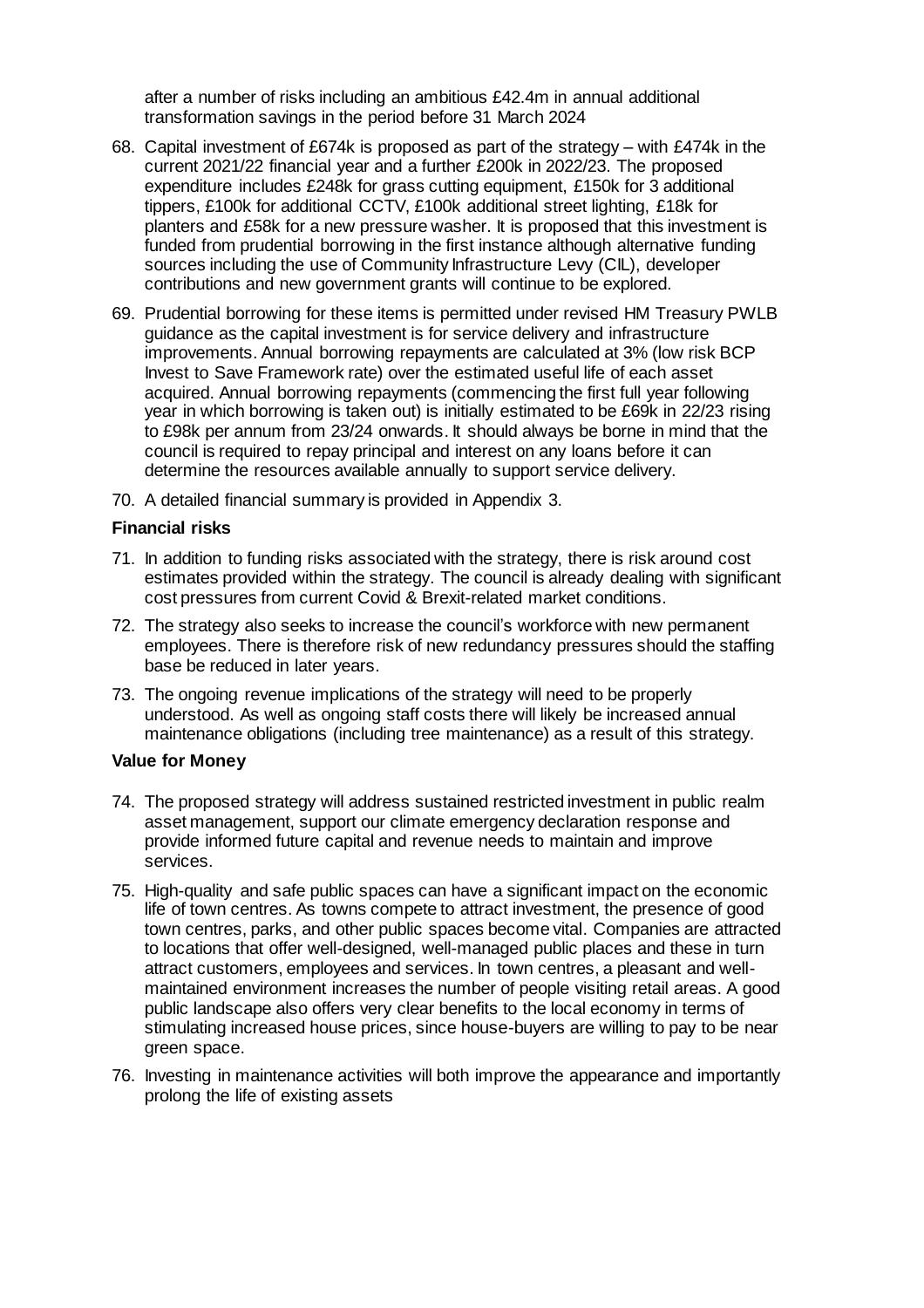# **Summary of legal implications**

- 77. BCP Council has a legal duty under the Environmental Protection Act 1990 and Code of practice on litter and refuse as a litter authority must 'have regard to' the code of [practice](https://www.gov.uk/government/publications/code-of-practice-on-litter-and-refuse) on litter and refuse which explains how different types of land should be kept clear. This means they must consider the code, and they must follow it unless there are clear, justifiable reasons not to do so in specific circumstances. Under Section 41 of the Highways Act 1980 BCP Council has a statutory duty to maintain a public highway in a safe manner for all users. Neglecting this duty can lead to claims against the Council for damages resulting from a failure to maintain the highway.
- 78. Clean Neighbourhoods & Environment Act 2005 provides local authorities with more effective powers to tackle poor environmental quality and anti-social behaviour. In particular the Act includes sections on nuisance and abandoned vehicles, litter, graffiti, waste, noise and dogs. Many of the new provisions relate to powers not duties. Councils can decide which powers they will use.
- 79. The use of chemical herbicides is carefully controlled by the Department for Environment, Food and Rural Affairs (DEFRA). All works and herbicides used are in accordance with the Control of Pesticides Regulations 1986, the current edition of the Control of Substances Hazardous to Health Regulations and Pesticides, Code of Practice for using plant protection products 2006 and take into account the Health and Safety Commission's Approved Code of Practice on 'The safe use of pesticides for non-agricultural purposes'.
- 80. The forthcoming Environment Bill will place responsibilities on BCP Council it aims to establish a new framework for environmental governance and to meet the ambitions of the Government's 25-year environment plan. The aim of the 25 Year Environment Plan is to set out a comprehensive and long-term approach to protecting and enhancing our natural landscapes and habitats in England for the next generation.

#### **Summary of human resources implications**

81. At present the service demand is overstretching available resource. These outcomes are not possible to deliver without additional capacity. If approved a recruitment exercise would be required and due process to secure specialist support.

#### **Summary of sustainability impact**

82. A full Decision Impact Assessment has been completed available in Appendix 2.

#### **Summary of public health implications**

- 83. National research shows a clear link between the quality of public realm, access to green spaces and overall public quality of life and wellbeing. The importance of public space is clearer than ever following the Covid 19 pandemic, and plays a crucial part in our recovery.
- 84. This programme seeks to support the improved health of our communities by providing vibrant places for everyone to enjoy. Access to good-quality, wellmaintained public spaces can help to improve our physical and mental health providing a powerful weapon in the fight against ill-health.